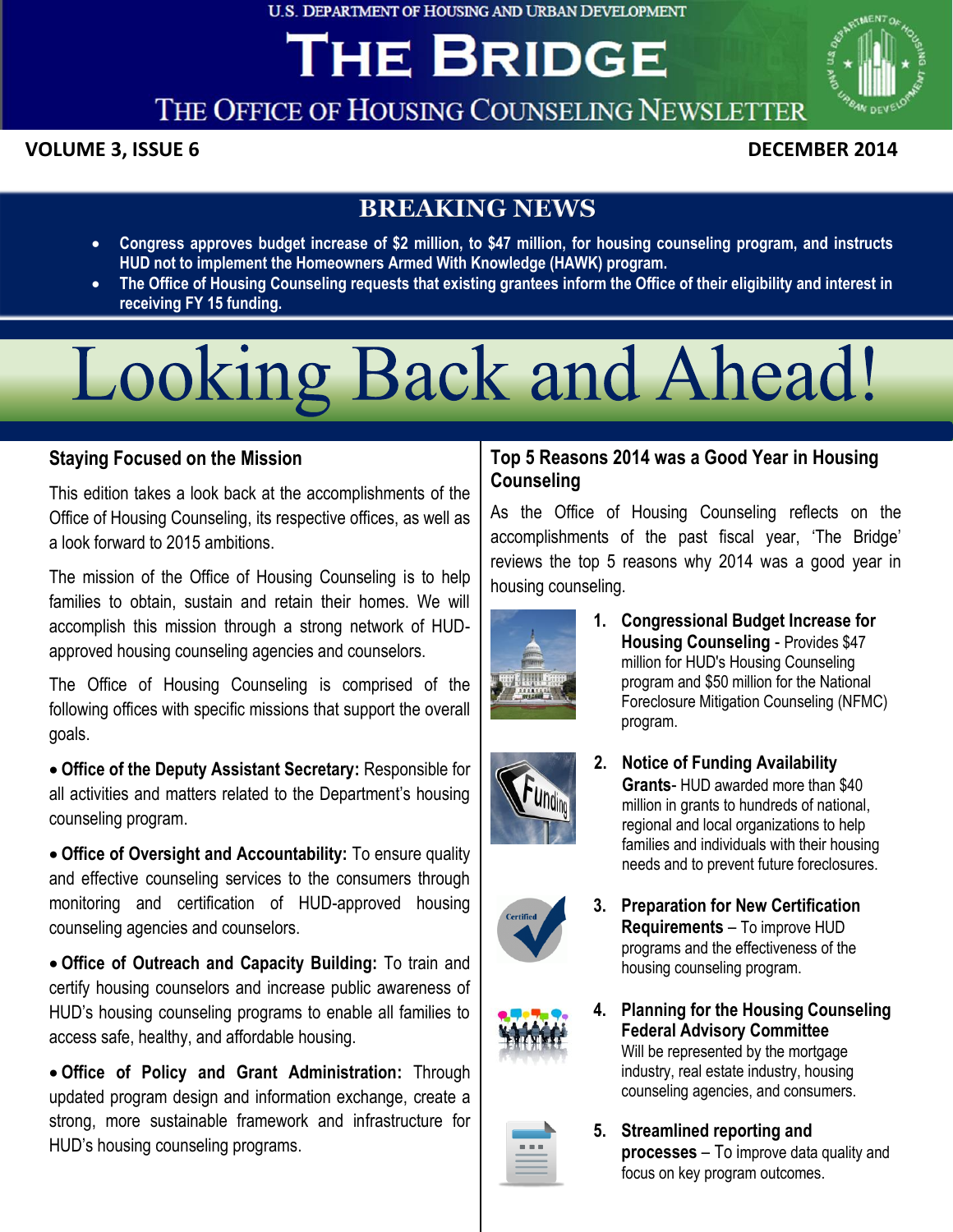

 **Sarah Gerecke**   *Office of Housing Deputy Assistant Secretary* 

Greetings,

 The Office of Housing Counseling is delighted to share with our housing counseling partners and stakeholders, the tremendous strides we have made during the past year working collaboratively with so many of you.

 As this edition of *The Bridge* goes to press, we have learned that Congress has passed and the President will sign the 2015 budget. The budget shows tremendous confidence in the housing counseling program, increasing our resources by \$2 million, up to \$47 million compared to 2014. Homeowners Armed With Knowledge, which would have provided homebuyers with a reduction on the FHA Mortgage Insurance Premium upon completion of housing counseling and education. We are seeking to understand and respond to Congress's concern about the program and are disappointed that it cannot move forward. However, the budget also prohibits implementation of HAWK,

As we take a look back at 2014, some of our accomplishments are:

- Awarded \$40 Million in NOFA grants that benefitted close to 1,600 organizations.
- Provided **webinar and training sessions** for HUD-approved housing counseling agencies and intermediaries.
- Launched a multi-media '*[Housing Counseling Works](https://www.youtube.com/watch?v=In_1bZHigJQ)*!' public awareness campaign to increase visibility and access to HUD-approved housing counseling agencies.
- **•** Improved reporting to focus on meaningful outcomes.
	- Prepared for the upcoming requirement to certify and test individual housing counselors participating in the HUD housing counseling program.

In this issue, we also take a look forward at what's on the horizon such as:

- Preparing for the Final Rule for Housing Counseling Certification in Spring 2015
- Enhancements to the Home Equity Conversion Mortgage program
- Launching the Housing Counseling Federal Advisory Committee,
- New webinars from Technical Assistance providers and HUD,
- Clarity around the Office of Management and Budget omnibus rules for federal contracting,
- Fiscal Year 15 funding grants,
- Supplemental Notice of Funding Availability, and much more.

 On behalf of the Office of Housing Counseling, I thank all of you, our housing counseling partners and stakeholders, for collaboratively working with us to fulfill OHC's mission to provide individuals and families with the knowledge to obtain, sustain and improve their housing.

Together we *can* and *will continue* to make a difference.

Happy Holidays and New Year!

#### *Sarah*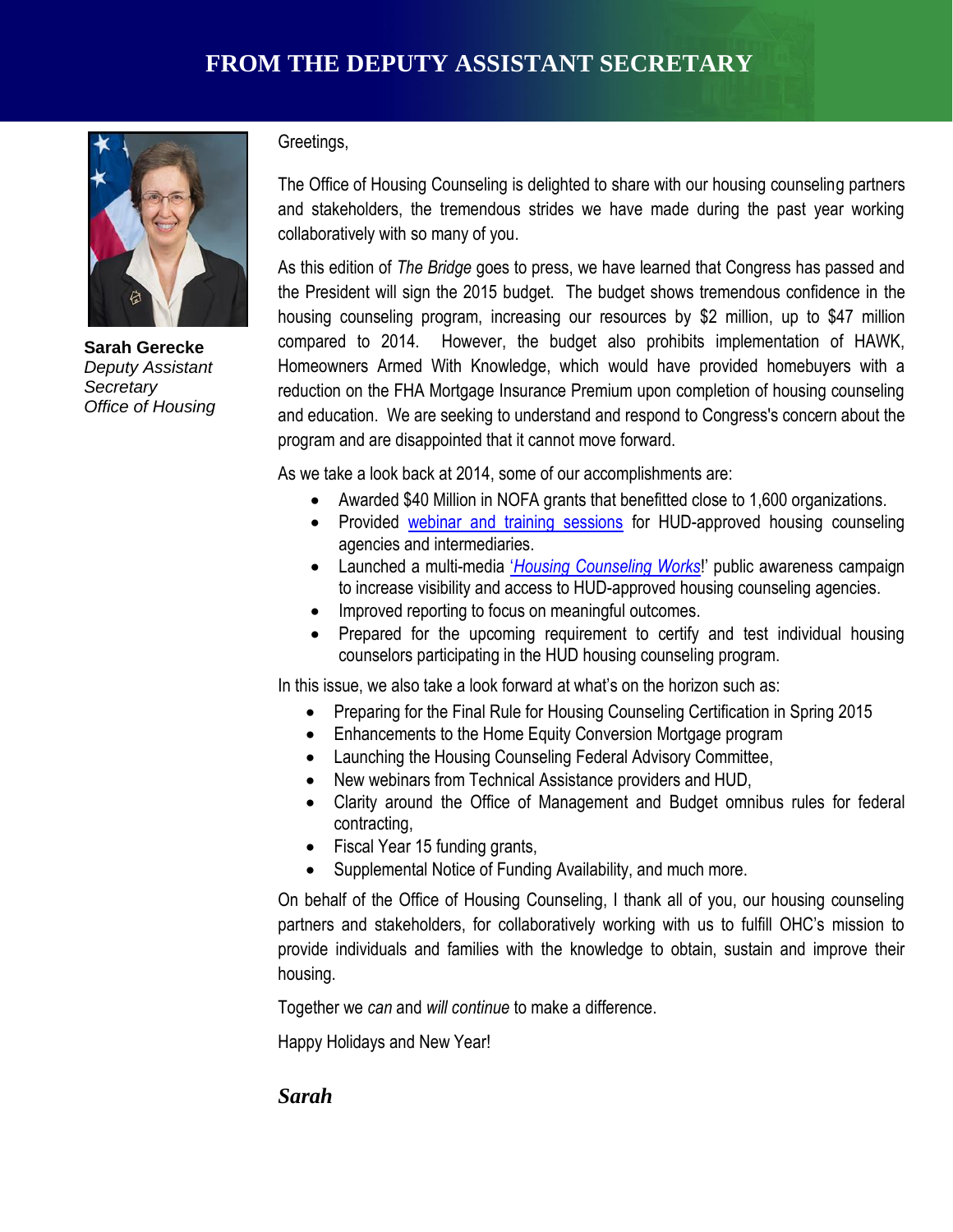#### **THE OFFICE OF POLICY AND GRANT ADMINISTRATION**

#### **New Approaches to Effectively Capture Client - Results with the Revised Form HUD 9902**



rice and made y statements to develop a signment of requirements outlined in S In October 2014, OHC launched a new HUD 9902 Housing [Counseling Agency Activity Report](http://portal.hud.gov/hudportal/HUD?src=/program_offices/housing/sfh/hcc/OHC_CMS1415a) designed to more effectively capture client results achieved through the housing counseling program. The launch is a culmination of efforts by HUD and industry stakeholders to develop a significantly reporting burdens, and focus on key program outcomes.

 The revised reporting tool narrows the focus of information agencies must report. Rather than attempting to capture every possible outcome associated with each counseling type, the new form hones in on the key outcomes OHC believes truly demonstrate the impact of the program. The new tool also " eliminates the "other" category and allows agencies to select multiple short- and long term impacts applicable to each household served.

 The new form will also allow OHC to track and report information on clients served in rural areas and clients with – Limited English Proficiency – important demographic characteristics that OHC was not able to track with the previous tool.

 OHC hopes this new approach to reporting will decrease ambiguity in program results while being more user friendly and sensitive to counseling agency capacity. The new form is effective with FY 2015, Quarter 1 reporting, and OHC expects initial data to be available in February 2015.

#### **New Certification Requirements Are Coming Soon**



 On September 13, 2013, HUD published a proposed rule Requirements" in the Federal Register for public comment. <u>Requirements</u>" in the Federal Register for public comment.<br>This proposed rule revises HUD's Housing Counseling "[Housing Counseling Program: New Certification](https://www.federalregister.gov/articles/2013/09/13/2013-22229/housing-counseling-program-new-certification-requirements) 

 Program regulations to adopt new requirements applicable to counseling agencies and individual counselors, and the use of grant funds. HUD's proposed changes to the Housing Counseling Program are in response to Congressional requirements outlined in Subtitle D of title XIV of the Dodd- Frank Wall Street Reform and Consumer Protection Act (Pub. L. 111-203, 124 Stat. 1376 (July 21, 2010)) ((Dodd-Frank Act).

 These requirements amended the housing counseling statute to improve HUD programs and the effectiveness of the housing counseling program. Among other things, the amended statute:

- requires that housing counseling agencies and individual counselors be certified by HUD as competent to provide such services, and
- violation of Federal election laws or who have employees found in violation of Federal election laws, and prohibits distribution of grant funds to agencies found in
- requires the reimbursement of grant funds for misuse of funds.

 HUD received numerous comments during the comment period for the proposed rule, which was extended to December 12, 2013. Since that time, HUD has been in the process of reviewing all comments and is currently working on implementing the rule.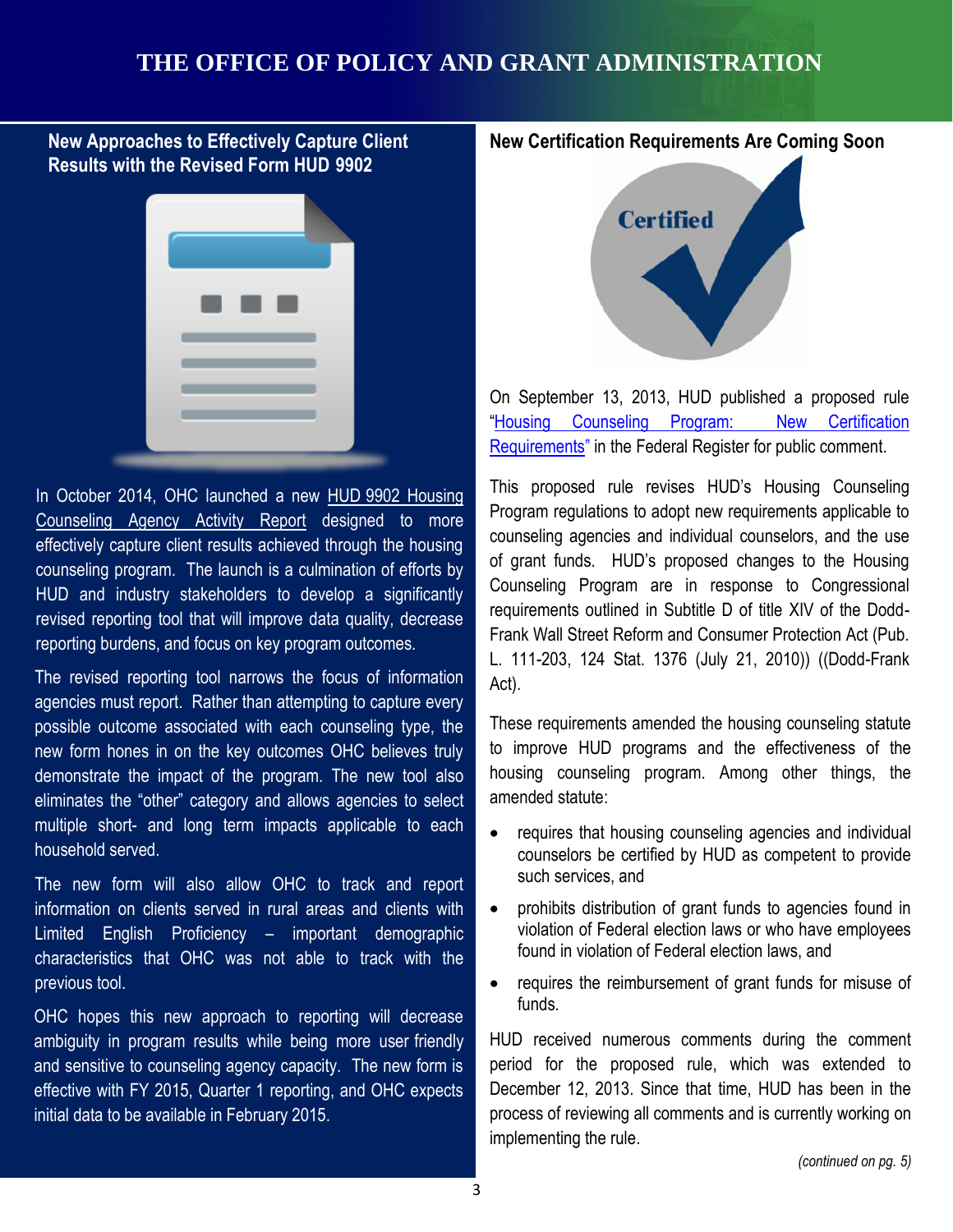#### **\$40 MILLION IN GRANT FUNDING AWARDED IN FISCAL YEAR 2014**

 The Office of Housing Counseling accomplished much during the past year by working with committed housing counseling partners and stakeholders to provide valuable housing and financial information, education, resources, and tools to consumers across the country.

 In Fiscal Year 2014, HUD awarded more than \$40 million in housing counseling grants to hundreds of national, regional and local organizations to support the full spectrum of housing counseling services including:

- ~homebuyer education
- 
- 
- ~rental counseling
- ~pre-purchase counseling ~budgeting workshops
- ~homebuyer education ~fair housing workshops ~pre-purchase counseling ~default counseling ~reverse mortgage counseling ~training

 HUD's Office of Housing Counseling issued two Notices of Funding Availability for the grants. Under the FY 2014 - FY 2015 Comprehensive Housing Counseling Program NOFA, published on March 4, 2014, HUD awarded more than \$38 million in grant funding to directly support the housing counseling services of:

- 29 national and regional organizations,
- seven multi-state organizations,
- 22 State Housing Finance Agencies (SHFAs) and
- 232 local housing counseling agencies.



 Additionally, under the Housing Counseling Training Grant Program NOFA, published on April 3, 2014, \$2 million was awarded to the following three national organizations that offer [training programs meeting HUD standards](http://portal.hud.gov/hudportal/HUD?src=/program_offices/housing/sfh/hcc/ohc_training) for housing counselors:

- 1. NeighborWorks America (NW)
- 2. National Community Reinvestment Coalition (NCRC)
- 3. National Council of La Raza (NCLR).

 During FY 2014, NOFA applicants experienced the second year of OHC procedural changes that streamlined the grant application and program requirements, encouraged efficient and effective counseling programs and reduced administrative burdens for both the agencies and HUD.

 $\begin{array}{c|c} \text{C} & \text{C} \\ \text{C} & \text{C} \end{array}$  FY 2015 with the single FY 2014 – FY 2015 NOFA. One of the most significant accomplishments for the Comprehensive Housing Counseling Program NOFA was that it reserved the right for HUD to conduct a competition for housing counseling grant funding for both FY 2014 and

> On December 12, 2014, OHC began the process by sending FY 2014 grantees 'expression of interest' letters to confirm their interest in receiving FY 2015 grant funds if appropriations become available. This action will greatly reduce the administrative burden to housing counseling agencies and get funding to them quickly.

 Both the Comprehensive Housing Counseling Program and Housing Counseling Training Grant Program NOFAs reflect OHC's efforts to incorporate housing counseling agencies' feedback and comments.

 Looking forward to the FY 2015 Housing Counseling Comprehensive Notice of Funding Availability, the Office of Housing Counseling recently sent an email via the housing opportunities under OHC's Housing Counseling Program FY 2014 - 2015 Comprehensive Notice of Funding Availability. counseling listserv that iterates, in part, grant funding

Access the archived email dated **December 15, 2014** for additional information.

#### **Breakdown of \$40 Million in Grant Funding**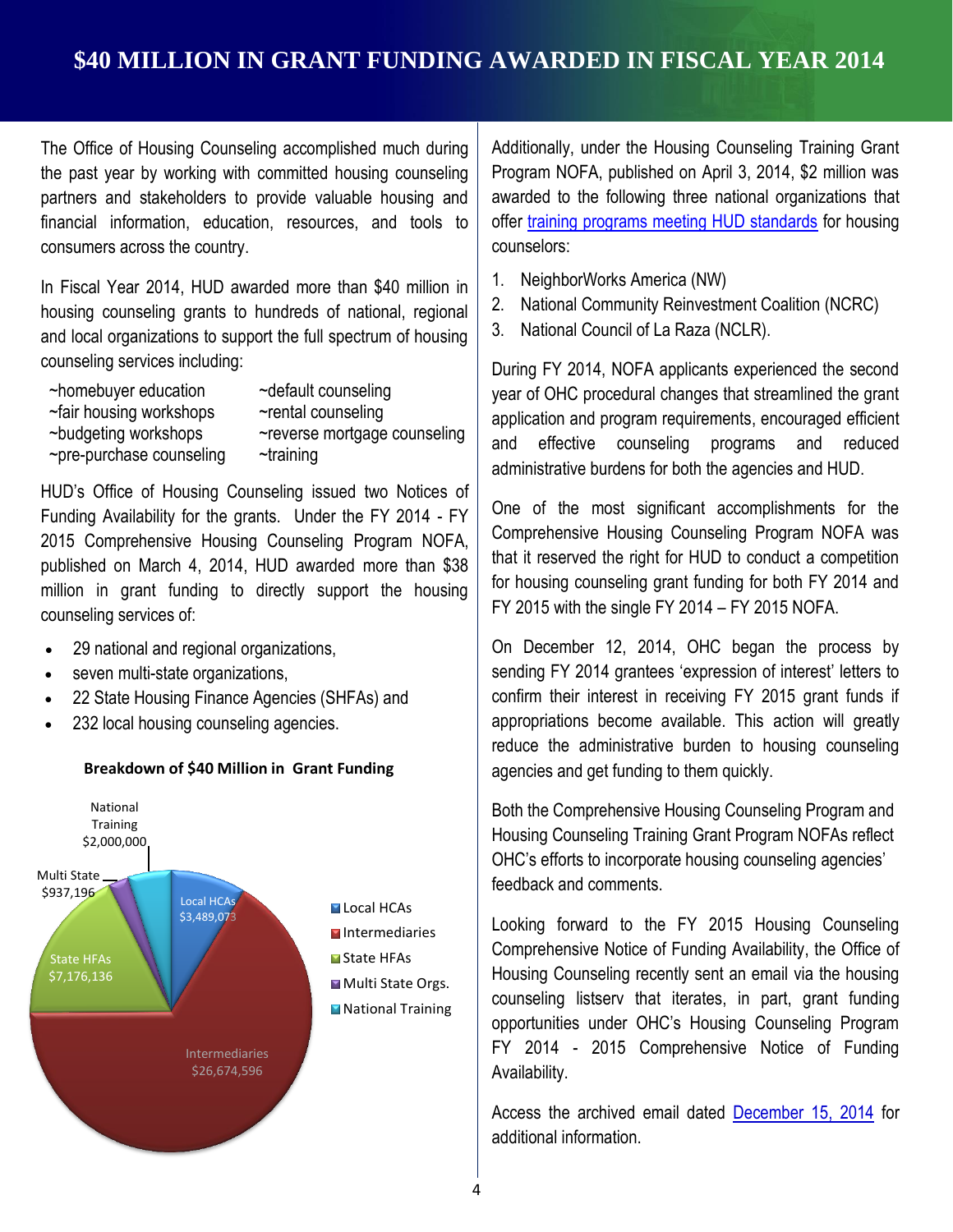#### **COLLABORATING FOR SUCCESS**

#### *"Small changes can make a BIG difference."*

 In June 2014, Cheryl Appline, Director of Oversight and Accountability held discussions with Lori Michalski, Deputy Assistant Secretary for Housing Operations, and a consultant as part of ongoing efforts to improve risk management controls within the Office of Housing Counseling.

#### **Kaizen Conferences Inform Risk Management Plan**

 continuous growth and improvement in Japanese. Kaizen is a daily activity, which goes beyond the confines of simple productivity improvement. It is a way of thinking AND doing whereby instances of waste are eliminated. Kaizen helps organizations to focus on activities that energize and Kaizen pronounced 'ky-zen'— means incremental, structure department's based on its own unique abilities.

and Accountability nosted Kaizen comerences in<br>Washington D.C. comprised of internal and external In September and November 2014, the Office of Oversight and Accountability hosted Kaizen conferences in (Housing Counseling Agencies) stakeholders and staff from the Offices of Housing Operations, General Counsel, Risk Management and Regulatory Affairs and Information Technology Security.

The conference welcomed cross collaboration on ways to establish and implement a Risk Management Plan. Executives in attendance worked to develop effective and efficient strategies to identify potential challenges, assess constraints, and mitigate risks within the Department.

 Participants learned how to define risk and create standardized evaluation tools that can be used at any level across the organization. The Office of Oversight and Accountability examined strategies to mitigate risk at the initial application stage, through the performance review stage.

 Attendees designed procedures to address the need for data automation and developed a process for sharing to internal checklists with stakeholders to increase transparency.



 Additionally, the conferences helped to further streamline the Performance Review 9910 form, which was organized to reflect the following three risk factors:

- Good Use of Federal Funds,
- Quality Counseling,
- Organizational Systems.

#### **What can Agencies Expect Going Forward?**

- Agencies can expect a compliance certification process utilizing self certification, if they are eligible.
- <sup>11</sup> HUD staff will utilize a standard work plan that is clearly defined in a consistent manner and provides a more streamlined approach and expedited response concerning performance reviews.

 These steps are part of the Office's leading edge processes and continuous improvements. Enhancing and establishing new risk management and mitigation controls remain a vital goal for 2015.

 *(continued from pg. 3 – New Certification Requirements Are Coming Soon)* 

#### **Preparing for the Final Rule**

 HUD's best estimate for publication of the final rule is March 2015. The Office of Housing Counseling also plans to launch the HUD Housing Counselor Certification website, which will offer free on-line training and a study guide to help housing counselors prepare for the HUD Housing Counselor Certification examination.

 Please note although advance training is not required to take the certification examination, OHC strongly encourages housing counselors to take advantage of this free training. The website will also host the certification examination when the final rule is effective.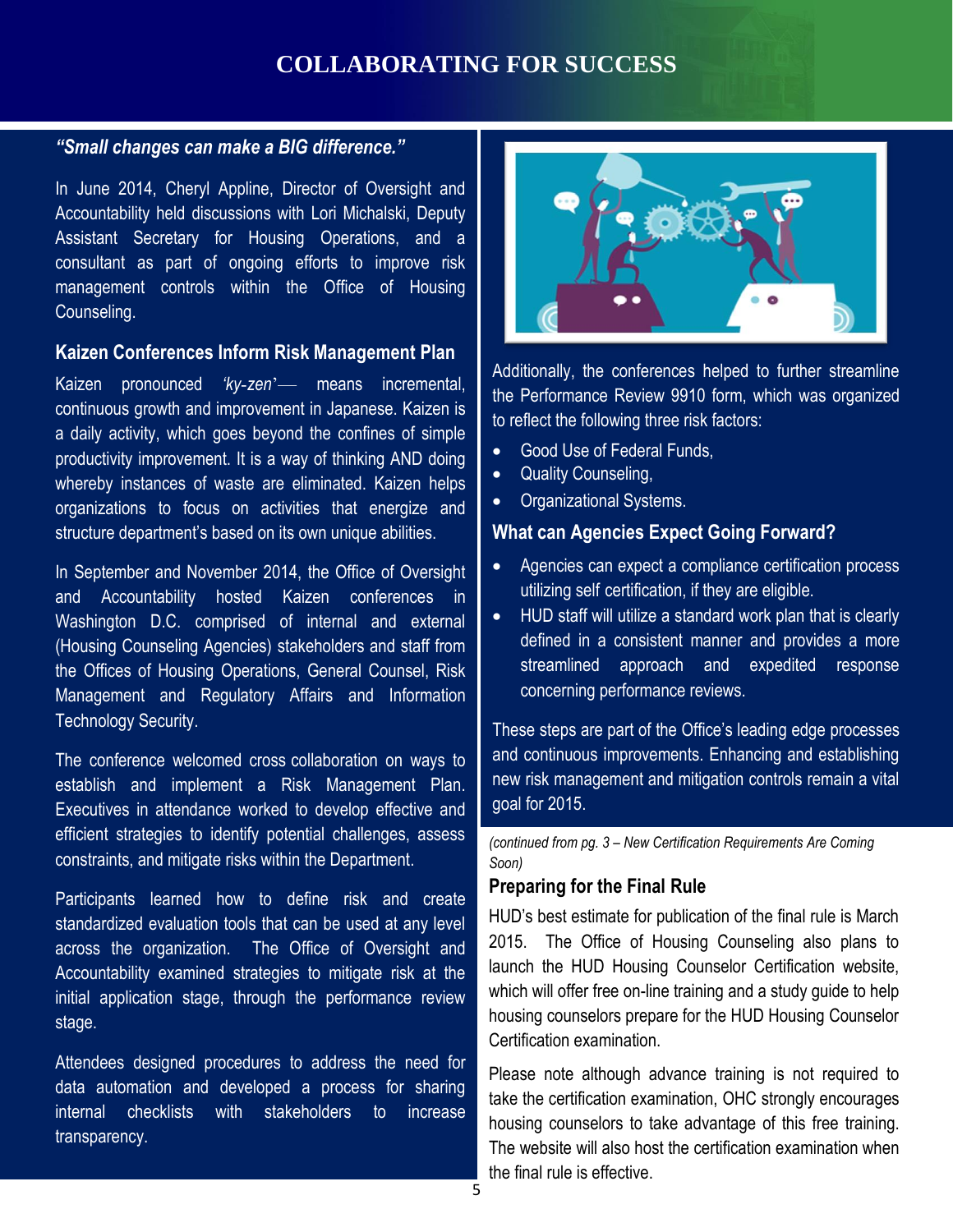#### **FOR HOUSING COUNSELING AGENCIES UNDERSCORING THE IMPORTANCE OF EMERGENCY PREPAREDNESS**



HUD Secretary Julián Castro supports the **President's Climate** [Action Plan](http://www.whitehouse.gov/sites/default/files/image/president27sclimateactionplan.pdf) which provides a series of executive actions to reduce carbon pollution, prepare the U.S. for the impacts of climate change, and lead international efforts to address global Castro shared a vision to address climate change and natural climate change. In his [vision statements for HUD,](http://portal.hud.gov/hudportal/HUD?src=/hudvision) Secretary disasters.

 In support of the President and Secretary Castro, on October 23, 2014, OHC's Disaster Assistance and Relief Team presented an industry webinar on "Emergency Preparedness [for HUD-approved Housing Counseling Agencies](http://portal.hud.gov/hudportal/documents/huddoc?id=OHC_EPP102114.pdf)" to 235 participants. The science is clear: climate change is real and poses a growing threat to local communities. HUD will take action on three fronts:

HUD will take action on three fronts:

- 1. Doing all we can to combat climate change;
- 2. Preparing communities for the risks posed by extreme weather and other natural disasters; and
- 3. Strengthening communities' ability to be economically and culturally resilient in the face of a changing climate and natural disasters.

 HUD serves because they are more likely to be affected by poor health and have fewer resources to rebuild with after This work is especially critical for the vulnerable communities disaster strikes.

 This stakeholders meeting discussed the role of housing the importance of Emergency Preparedness Planning for their counseling agencies in community emergency responses and own agencies.

 The goal of the webinar was to educate housing counseling agencies on the importance of preparing and having a plan in or hinder or stop the valuable housing counseling services the event of either a local emergency or large scale disaster that could impact their community, their business functionality they offer in their community.

 The interactive webinar provided the opportunity for many agencies to share their experiences about how to respond to emergencies and disasters.

 Many admitted that their agencies had not been proactive in preparing action plans. The webinar provided a forum for thought-provoking discussions and provided relevant develop their own emergency preparedness plans. The conference call archival recording number is: (800) 475 websites and resources for agencies to consider as they 6701, Access Code: 333586. [View the Presentation.](http://portal.hud.gov/hudportal/documents/huddoc?id=OHC_EPP102114.pdf)

#### **Enhancing the Effectiveness of the Home Equity Conversion Mortgage Program**



 The Office of Housing Counseling's Reverse Mortgage Counseling Team is undertaking a comprehensive review of the current Home Equity Conversion Mortgage protocol. The goal of the project is to make Home Equity Conversion Mortgage counseling more effective and efficient for both the client and counselor.

clients with a broad, all encompassing review of the Home Equity Conversion Mortgage program. This approach means the unique personal circumstances of each client may not receive the dedicated attention it should. Under the current protocol, counselors are required to provide receive the dedicated attention it should. This project seeks to make revisions that allow the

 counselors the opportunity to focus their sessions around a client s individual situation and not areas of the Home Equity Conversion Mortgage program that do not apply.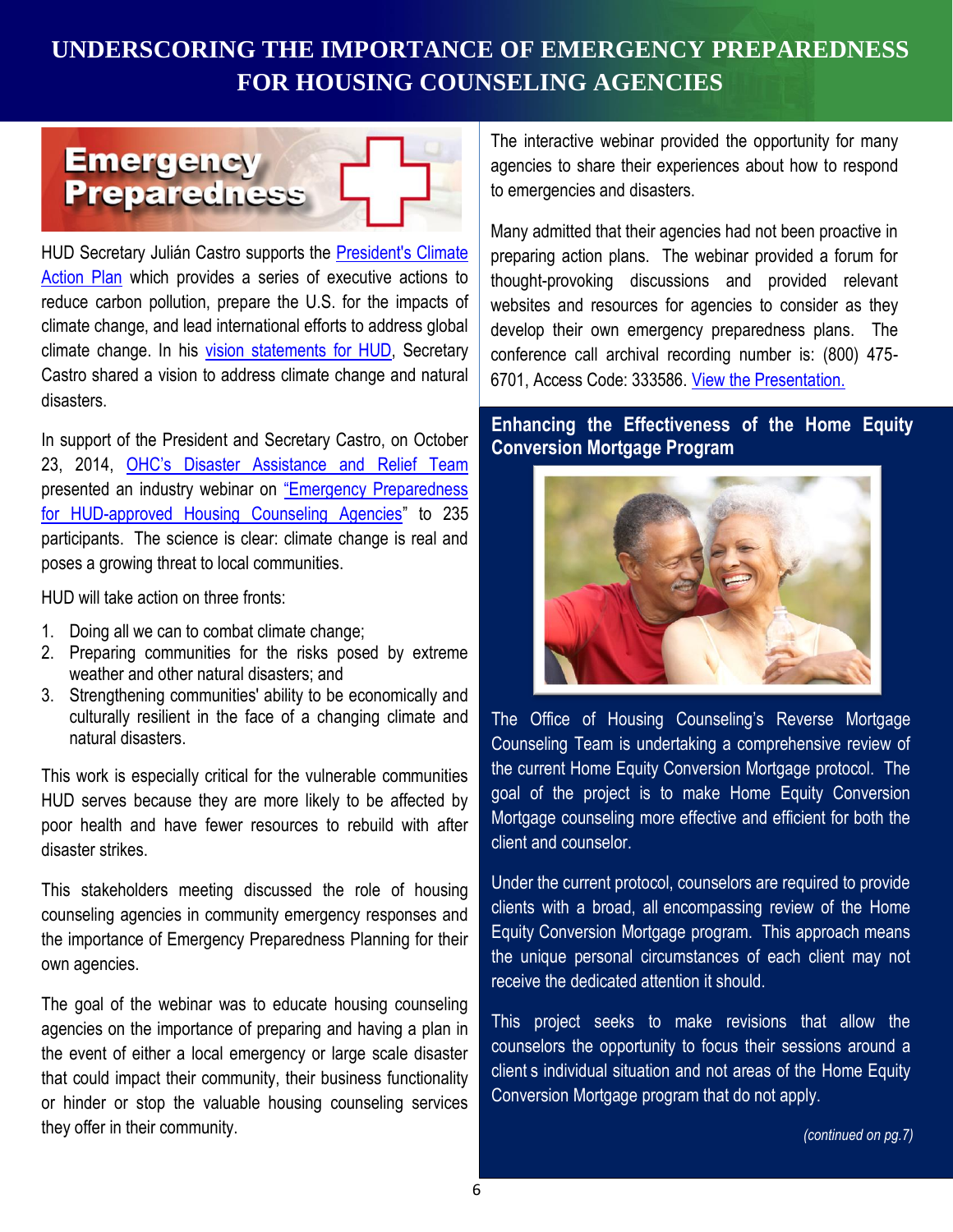#### **INFORMING AND ENGAGING STAKEHOLDERS AT OFFICE OF HOUSING COUNSELING WEBINARS**

*- (continued from pg. 6 Enhancing the Effectiveness of the Home*  - *Equity Conversion Mortgage Program)* 

#### **Issuing Guidance to Address Counselor Concerns**

 The Reverse Mortgage Counseling Team has also been very active in preparing and issuing additional guidance covering areas of concern like: to Home Equity Conversion Mortgage counselors

- non borrower spouse,
- thoroughness of counseling sessions,
- counselor steering by lenders, and
- **.** lenders participation in counseling sessions.

 and issued guidance to address new requirements for counseling in the states of California and Massachusetts. Both states have enacted legislation that The Reverse Mortgage Counseling Team has also prepared involves face to face counseling.

#### **Building Capacity with Home Equity Conversion Mortgage Training**

 The Reverse Mortgage Counseling Team, along with their colleagues in OHC's Office of Outreach and Capacity Building, have also developed and conducted Home Equity Conversion Mortgage training for HUD approved housing counselors.

The team recently completed training on the:

- HECM Stabilization Act under Mortgagee letter 13-27 and Mortgagee Letter 13-33 [\(View Presentation\)](http://portal.hud.gov/hudportal/documents/huddoc?id=OHC_HECMJRO111413.pdf)
- Letter 13-28 [\(View Presentation\)](http://portal.hud.gov/hudportal/documents/huddoc?id=OHC_HCA012814.pdf) Financial Assessment requirements under Mortgagee

 Three additional training sessions will be conducted in the coming months on both of these topics. Subscribe to the OHC [listserv](http://portal.hud.gov/hudportal/HUD?src=/program_offices/housing/sfh/hcc/ohc_listserv) to stay informed.



 Engaging housing counseling stakeholders through webinars was a priority activity in 2014. The purposes of these meetings are to:

- Provide the opportunity for communication and interaction.
- procedures. Evaluate stakeholder input on program policy and
- Share best practices and challenges.
- Provide valuable insight for the Office of Housing Counseling to help consumers achieve housing goals.
- **Source the Service of Service Service Service Service Service Service Service Service Service Service Service S**  training, program evaluation and oversight. legislation, regulation, policy development, budget,
	- Provide education and training.

 During 2014, nearly 1,000 stakeholders participated in webinars that covered a wide variety of topics, including:

- Roles of intermediaries,
- Agency training needs,
- Marketing,
- Home Equity Conversion Mortgage Protocols, and
- **Emergency Preparedness Planning.**

 Participant feedback and insights about housing counseling were invaluable as the Office of Housing Counseling developed new policies and procedures.

All stakeholder training webinars are archived at OHC [Webinar Archive.](http://portal.hud.gov/hudportal/HUD?src=/program_offices/housing/sfh/hcc/OHC_TRAINARC)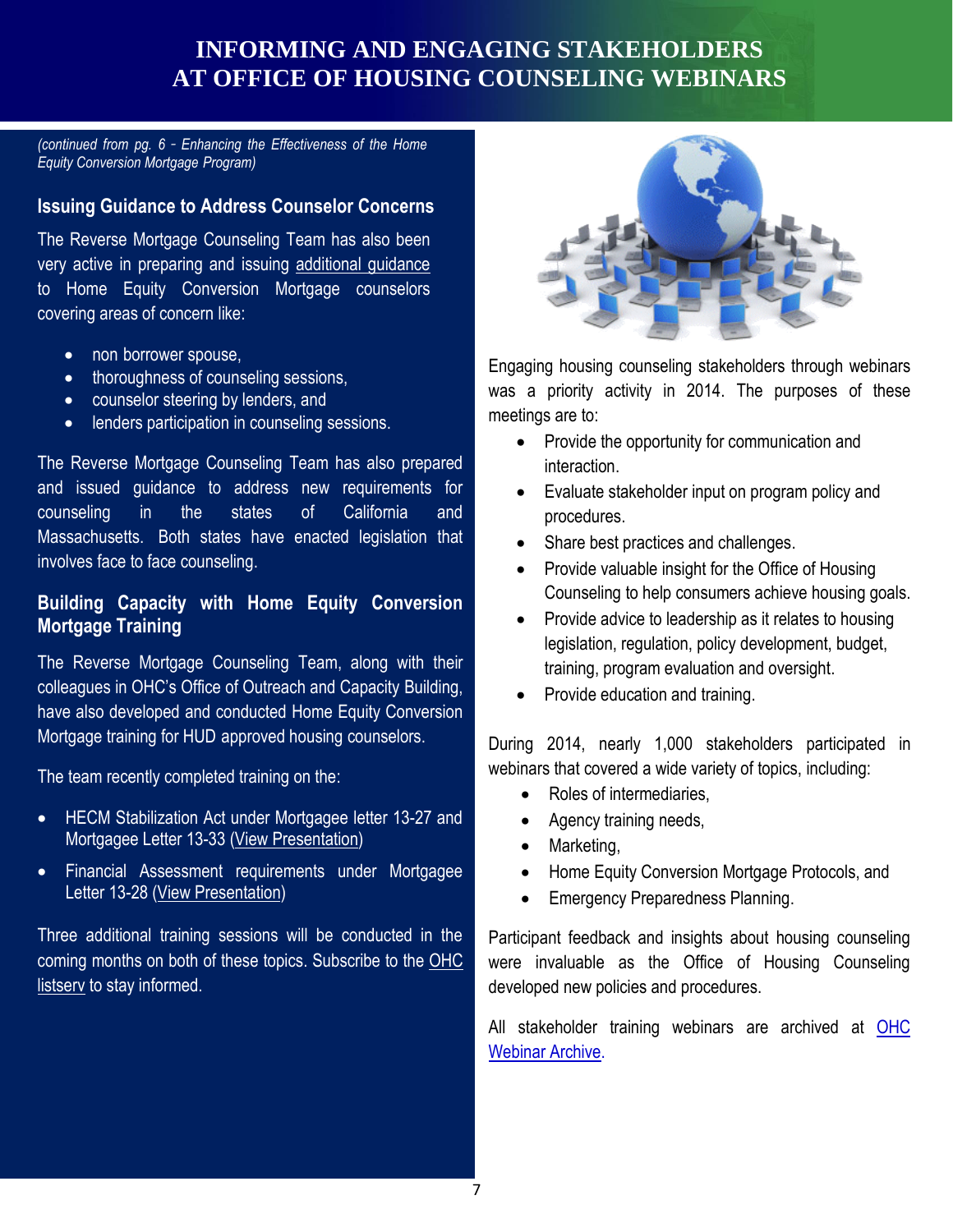#### **MAXIMIZING TRAINING AND OUTREACH OPPORTUNITIES**



 The Office of Housing Counseling's Office of Outreach and Capacity Building coordinated outreach to more than 6,800 stakeholders in Fiscal Year 2014 through stakeholder meetings and training webinars, more than doubling participation from Fiscal Year 2013. The Office of Housing Counseling's *[ListServ](http://portal.hud.gov/hudportal/HUD?src=/program_offices/housing/sfh/hcc/OHC_MSGFY15)* and *The Bridge* subscribers increased to 12,806 by the end of September 2014.

Federal Housing Administration, the Office of the Chief<br> **Fail Digital The annoyal process contract the Chief**  The Office produced training webinars for housing counseling stakeholders with overall attendance exceeding 5,200 participants. The Office partnered with HUD colleagues in the Information Officer, and Center for Faith-Based and Neighborhood Partnerships. The Consumer Financial Protection Bureau also partnered with the Office to educate housing counselors about the bureau's programs.

 The January 30, 2014 webinar, *[First Look at the New Form](http://portal.hud.gov/hudportal/documents/huddoc?id=OHC_9902013014.pdf)  [HUD-9902 Housing Counseling Agency Activity Report](http://portal.hud.gov/hudportal/documents/huddoc?id=OHC_9902013014.pdf)* was the top viewed training session with 940 participants. The webinar provided housing counselors with an introduction to the new Form HUD-9902 which was implemented October 1, 2014.

 One housing counseling agency representative described to her HUD Point of Contact how her agency hosts monthly Lunch and Learn training sessions where the agency gathers all housing counselors to review archived OHC trainings.

 How does your housing counseling agency maximize training and outreach resources? Send *[The Bridge](mailto:thebridge@hud.gov)* a brief write-up and pictures of your agency or network training activities for an upcoming issue on training in FY2015!

#### **22 New Housing Counseling Agencies Become - HUD Approved**



#### **HUD APPROVAL AS A HOUSING COUNSELING AGENCY**

The U.S. Department of Housing and Urban Development approves the following named entity as a Local Housing Counseling Agency. The entity has: (1) met the Department's initial approval criteria and (2) submitted an acceptable housing counseling work plan to serve its target community.

 In the Office of Outreach and Capacity Building, a team of 12 Housing Specialists reviewed 52 new applications from housing counseling agencies seeking to become HUD approved.

 The Office of Housing Counseling approved 22 new agencies including Local Housing Counseling Agencies, Multi State Organizations, and Intermediaries.

 The approval process consisted of reviewing the minimum requirements described in HUD's housing counseling regulation 24 CFR 214 and in Handbook 7610.1 Rev described in Chapter 2 and in the application Form HUD - 9900.

#### **Improving the Approval Process**

 The Office improved the process by having staff available to interact with potential applicants prior to submitting their application. The potential applicant would send an email to  [housing.counseling@hud.gov](mailto:housing.counseling@hud.gov) and request an appointment with an application advisor who assisted the agency with questions relating to their application and the approval process.

 This appointment saves time and resources for both the agency and the Office of Housing Counseling by informing the applicant if there is a reasonable opportunity to be approved based on the criteria.

process please review the Instructions for Agency's For further information on HUD's application approval [Submitting Applications to HUD for Approval.](http://portal.hud.gov/hudportal/HUD?src=/program_offices/housing/sfh/hcc/OHC_NEWAPP2)